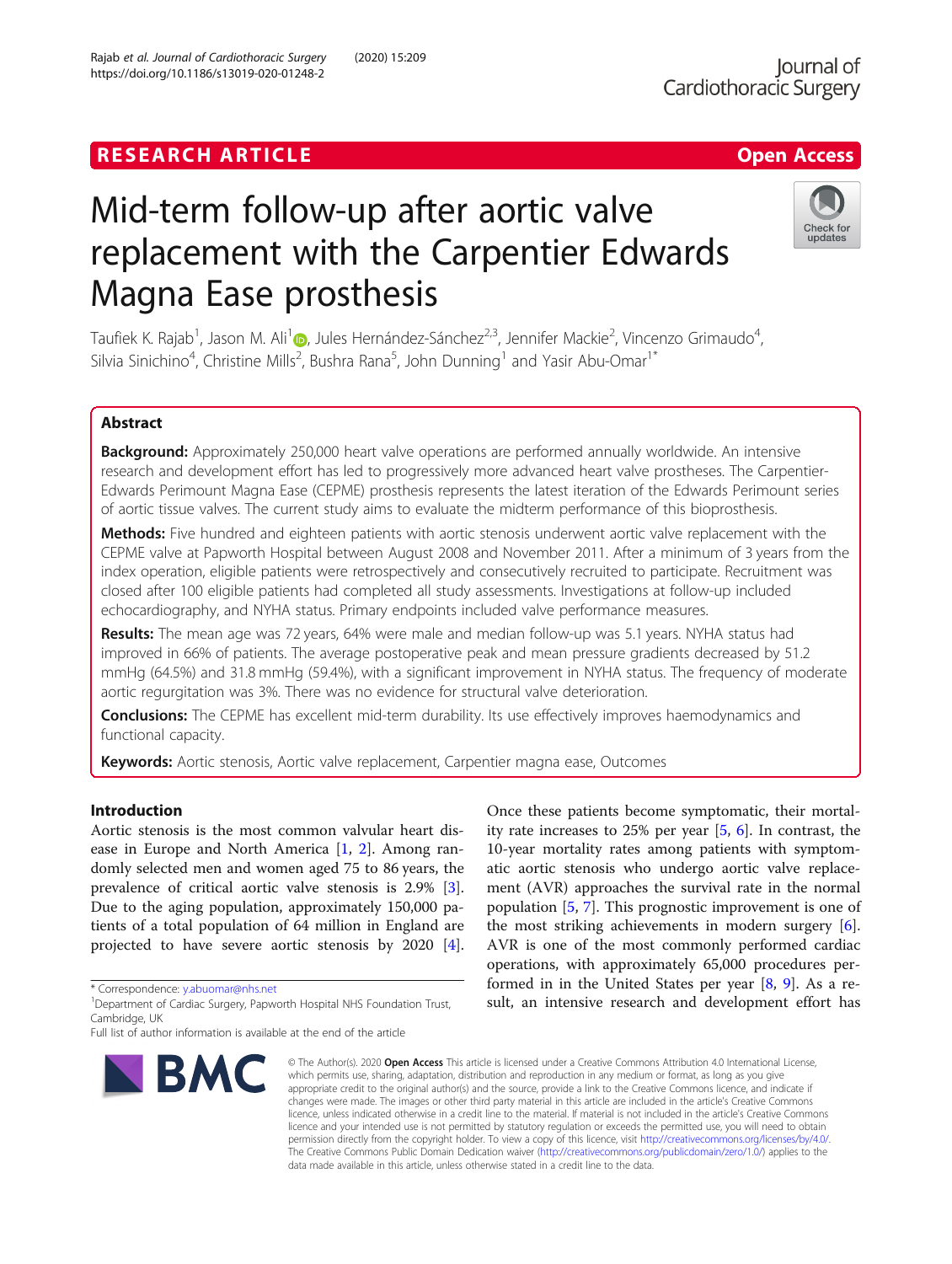led to a wide variety of commercially available prostheses.

The Carpentier-Edwards Perimount series of bovine pericardial valves was originally introduced in the US in 1981 and has been continually improved since then. The latest modification of this prosthesis is the Carpentier-Edwards Perimount Magna Ease (CEPME) valve, which was introduced to the US market in 2005. The CEPME is comprised of three bovine pericardial leaflets that are preserved according to a proprietary process involving heat treatment in glutaraldehyde as well as ethanol and polysorbate 80. This process was optimized to reduce calcification of the valve leaflets after implantation. The leaflets are suspended on a flexible cobalt-chromium alloy frame. This alloy was chosen for its superior spring efficiency and fatigue-resistant characteristics. As a result, the valve is compliant at the orifice and commissures. The frame is attached to a silicone rubber sewing ring, which has been scalloped to conform to the natural anatomy of the aortic annulus. Together with the compliant nature of the frame, this facilitates coaptation between the bioprosthesis and the tissue bed. The sewing ring is covered with a porous polytetrafluoroethylene cloth that facilitates tissue ingrowth and improves biocompatibility. Finally, the profile height on the CEPME has been reduced to facilitate implantation in patients with small aortic roots.

Previously published short term outcomes with this valve have been encouraging. A series of 270 consecutive patients implanted with CEPME, showed mean transvalvular pressure gradients (MPG) of  $11.8 \pm 4.8$  mmHg after follow-up for 150  $(\pm 91)$  days [[10\]](#page-5-0). Another series of 99 patients implanted with CEPME showed MPG of  $11.4 \pm 3.1$  mmHg after follow-up for 6 months [\[11](#page-5-0)]. Finally, a series of 132 patients implanted with CEPME showed MPG  $15 \pm 6$  mmHg on follow-up after  $2.9 \pm 1.2$ years [[12\]](#page-5-0). However, follow-up in these studies was relatively short. The objective of this study is to analyse the mid-term results with this prosthesis.

# Methods

# **Patients**

A total of 518 patients underwent AVR with the CEPME prosthesis at Royal Papworth Hospital (UK) from August 2007 through to November 2011. After a minimum of 3 years since their operation, the patients were retrospectively and consecutively screened for inclusion in the study during 2015/16 when the study was performed.

Inclusion criteria were: aortic stenosis or mixed aortic valve disease, implantation of CEPME in the supraannular position (due to this being the standard at our centre), a minimum of 3 years since valve implantation, and isolated AVR or AVR plus coronary artery bypass grafting in order to obtain a standardised patient cohort.

Exclusion criteria were participation in another clinical trial, LVEF ≤30%, prior heart surgery, bleeding diathesis, coagulopathy, renal insufficiency (creatinine ≥200 umol/L), chronic dialysis, hyperparathyroidism, alcohol abuse, echocardiographic evidence of an intracardiac mass, pre-operative myocardial infarction within 1 month, pre-operative endocarditis or sepsis within 3 months, pre-operative cerebrovascular disease within 6 months, pre-operative inotropic support within 30 days, pre-operative mechanical circulatory support within 30 days, pre-operative mechanical ventilation within 30 days, aortic dissection, emergency surgery, CEPME implantation in an intra-annular position, concomitant non-cardiac procedures, and postoperative death.

Of the 518 patients who were implanted with a Magna Ease prosthesis at Papworth between 2007 and 2011, 41 patients did not meet the inclusion criteria and 109 had died before patient screening began in 2015. Medical records were screened for the remaining 368 patients to identify eligibility. Recruitment was closed after one hundred eligible patients gave written informed consent to participate in the study, due to available funding. The study was approved by the NHS Health Research Authority Ethics Board (Trial Identifier: NCT01171625).

# Data collection

Clinical and echocardiographic data was collected at baseline preoperatively and post procedure at mid-term follow up. The following clinical data were collected: age, gender, aetiology, diagnosis, medical history, New York Heart Association (NYHA) scores, height, weight, body mass index (BMI), body surface area (BSA), date of the index procedure, type of the index procedure, and procedural information. The following echocardiographic data were collected: LV ejection fraction, aortic peak pressure gradient (PPG), aortic mean pressure gradient (MPG), effective orifice area (EOA), EOA index (EOAi) and aortic regurgitation. Finally, data on rhythm was collected from electrocardiography.

# Statistical analysis

Fisher's exact test was used to compare NYHA scores and frequency of aortic stenosis before and after intervention. Wilcoxon's signed rank test was used to compare pressure gradients before and after intervention. Severe aortic stenosis was defined according to the European Society of Cardiology Valvular Heart Disease guidelines as PPG > 64 mmHg or  $MPG > 40$  mmHg [\[13\]](#page-5-0). The significance level was set at  $p < 0.05$ .

#### Results

#### Demographic data

A total of 100 patients were recruited to this study. The median follow-up since surgery was 5.1 years (range 3.2–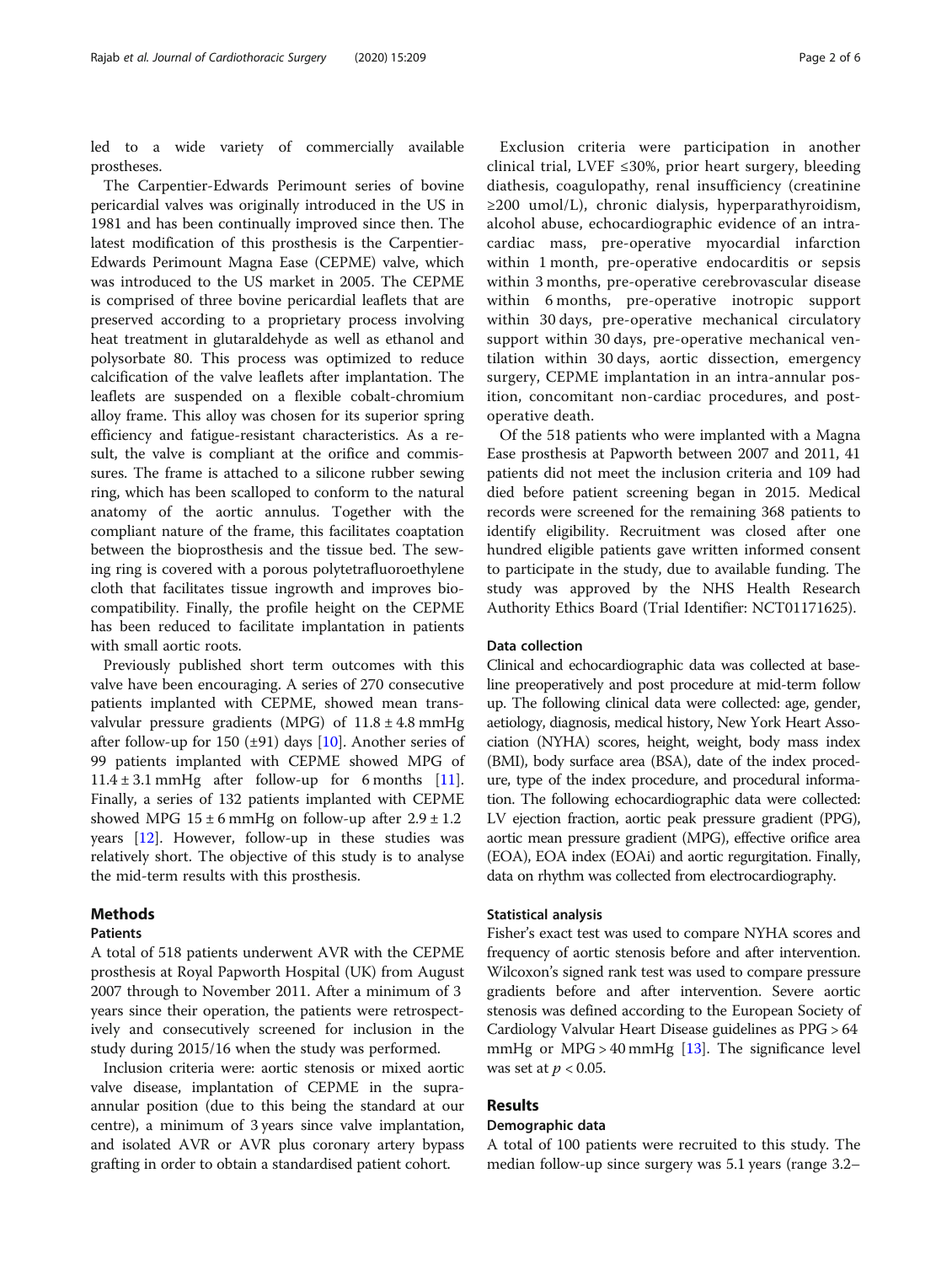7.2 years). Table 1 shows a summary of continuous variables and Table 2 a summary of discrete variables. The mean age of patients was 72 years, and 64% were male. Combined AVR and coronary artery bypass grafting was performed in 34% of patients. All patients suffered with calcific aortic valve degeneration.

The most frequently implanted valve sizes were 21, 23 and 25 accounting for 79% of implants. 6% of patients were implanted with a size 19. No patient in this series underwent a root enlargement procedure.

Over this period, operative mortality was 2.3%. The incidence of postoperative stroke was 2.5% and incidence of requiring a permanent pacemaker was 3.7%. The median hospital length of stay was 7.0 days (interquartile range 6.0–9.6).

# Echocardiographic results at mid-term

At mid-term follow-up after CEPME implantation, aortic transvalvular pressure gradients had improved significantly over baseline as expected (Fig. [1\)](#page-3-0). At baseline, severe aortic stenosis was present in 88 patients according to PPG, or in 31 patients according to MPG. At mid-term follow-up after CEPME implantation, 6 patients had PPG that would fulfil the definition for severe aortic stenosis, however, when taking MPG into consideration, none of the patients fell into this severe category. Using MPG criteria, 6 patients fulfilled criteria for moderate aortic stenosis and 24 mild. Those results correspond to 94 and 100% relief of stenosis, respectively. On average, PPG had decreased by 54.2 mmHg (64.5%) (Wilcoxon's rank test,  $p < 10^{-16}$ ) and MPG had decreased by 31.8 mmHg (59.4%) (Wilcoxon's rank test,  $p < 10^{-11}$ ).

The pressure gradients were negatively associated with EOAi (Fig. [2](#page-3-0)). For every 0.1 unit increase in EOAi, PPG decreased by 1.8 mmHg (PPG = 37.9 ( $\pm$  3.3 S.E.) – 17.7  $(\pm 4 \text{ S.E.})$  EOAi,  $p = 2 \times 10^{-5}$ ,  $\mathbb{R}^2 = 16\%$  and MPG decreased by 1 mmHg (MPG =  $20.8$  (1.8 S.E.) – 9.9 (2.2) S.E.) EOAi,  $p = 1.3 \times 10^{-5}$ ,  $R^2 = 17\%$ . Only 4 patients with severe PPM had a PPG > 40 mmHg.

Table 1 Baseline characteristics of continuous variables. BMI body mass index; BSA – body surface area; EOAi – indexed effective orifice area

| Variable                        | Mean | Median | <b>SD</b> | IOR         | Min-Max     |
|---------------------------------|------|--------|-----------|-------------|-------------|
| Follow-up (years)               | 5.2  | 5.1    | 1.1       | $42 - 61$   | $3.1 - 7.1$ |
| Age at surgery (years)          | 72   | 72.1   | 75        | 665-78      | $55 - 85.7$ |
| Height (cm)                     | 167  | 169    | 13        | $162 - 174$ | 79-184      |
| Weight (kg)                     | 81.4 | 78     | 177       | 69-92       | $39 - 139$  |
| BMI ( $\text{kg/m}^2$ )         | 29   | 275    | 64        | $25 - 32$   | $19 - 60$   |
| BSA $(m2)$                      | 1.9  | 1.9    | 0.25      | $18-2$      | $1.3 - 2.6$ |
| EOAi $\text{(cm}^2/\text{m}^2)$ | 075  | 0.75   | 025       | $06 - 09$   | $0.3 - 1.7$ |

| <b>Table 2</b> Baseline characteristics of discrete variables (N.B. Total |
|---------------------------------------------------------------------------|
| size = 100). MI: Myocardial Infarction, TIA/CVA: Transient                |
| Ischaemic Accident/Cerebrovascular Accident                               |

| Variable                   | Number |
|----------------------------|--------|
| $Sex = Male$               | 64     |
| Pre-operative MI           | 8      |
| Pre-operative Hypertension | 51     |
| Pre-operative TIA/CVA      | 14     |
| Pre-operative heart rhythm |        |
| -Sinus                     | 90     |
| -Atrial fibrillation       | 9      |
| -Paced                     | 1      |
| Implanted valve size       |        |
| $-19$                      | 6      |
| $-21$                      | 21     |
| $-23$                      | 37     |
| $-25$                      | 21     |
| $-27$                      | 14     |
| $-29$                      | 1      |
| Heart rhythm at follow-up  |        |
| -Sinus rhythm              | 73     |
| -Atrial fibrillation       | 18     |
| -Paced                     | 9      |

#### **NYHA**

Table [3](#page-4-0) shows the NYHA scores for categories I, II and III before and after intervention. There was a statistically highly significant NYHA classification improvement in 66% of patients after surgery (Fisher's exact test  $p \sim$  $10^{-13}$ ). The number of patients in the NYHA category I increased by 329% from baseline, whereas the number of patients in categories II and III decreased by 45 and 92%, respectively. There was no significant association between PPM and transvalvular gradient or NYHA status (Table [4](#page-4-0)).

# Valvular regurgitation

Thirteen percent of patients implanted with CEPME valves had mild regurgitation and 3% had moderate regurgitation on mid-term follow-up. None demonstrated severe regurgitation (Table [5\)](#page-4-0). The majority of mild regurgitations were central transvalvular. Table [5](#page-4-0) shows the number of patients with mild/moderate prosthetic valve regurgitation at midterm follow-up by location. None of the valves in this study displayed evidence of significant structural valve deterioration. Two patients had evidence of valve leaflet thickening although this resulted in no functional compromise. Leaflet calcification was noted in one patient, again with no functional compromise.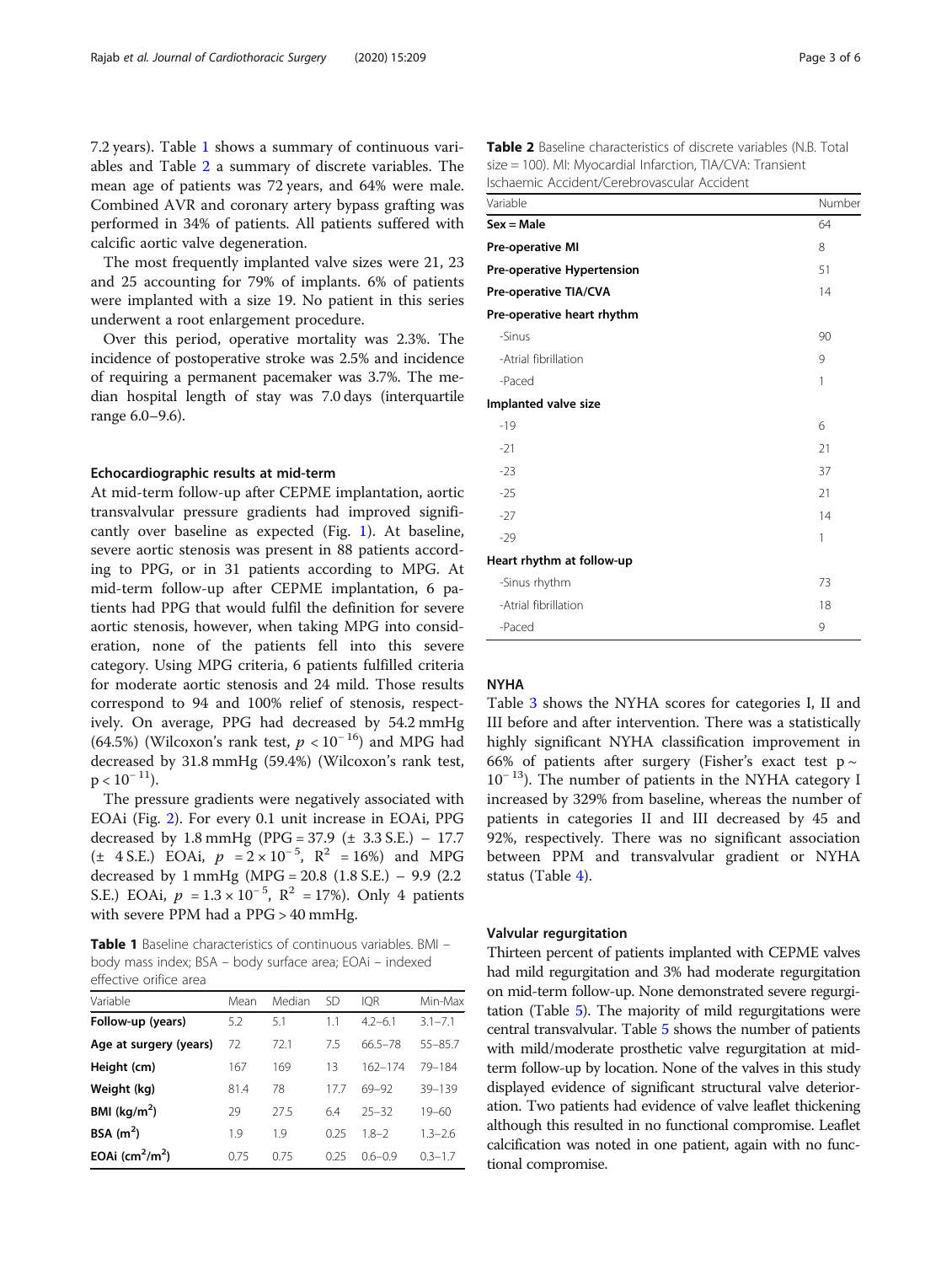<span id="page-3-0"></span>

#### Permanent pacemaker insertion

During the postoperative period, 8 patients required insertion of a permanent pacemaker.

# **Discussion**

The Carpentier-Edwards Perimount Magna Ease (CEPM E) prosthesis has excellent mid-term durability, reduces transvalvular pressure gradients and improves NYHA scores. On average, peak pressure gradients and mean pressure gradients dropped by 65 and 59% after intervention. Moreover, NYHA improved in 66% of patients overall. The frequency of moderate aortic regurgitation was 3%. There was no reported structural valve deterioration. Overall significant clinical improvements were shown in this patient group after implantation.

PPM was experienced, particularly in the smaller valve sizes. Despite PPM, the majority of patients reported improvement in NYHA class and exercise tolerance. It is recognized that PPM is not an uncommon issue following AVR and has been reported with an incidence of as high as 70% [[14](#page-5-0)]. A study examining the incidence of PPM following implantation of the CEPME prosthesis reported an overall incidence of severe PPM of 6.5% similar to our experience, however as expected they observed that this was strongly correlated with prosthesis size – 21.5% experienced PPM with a 19 mm prosthesis [[15\]](#page-5-0). Reassuringly, it is worth noting that they concluded that there was no association between PPM and adverse clinical outcomes in the early- to mid-term – both mortality and functional status deterioration. A further study has highlighted the superiority of the CEPME valve use in patients with small aortic roots due to its larger EOA for given valve size  $[16]$  $[16]$ .

The Edwards Perimount series of aortic bioprosthetic valves has undergone progressive design modifications to improve haemodynamic performance, durability and

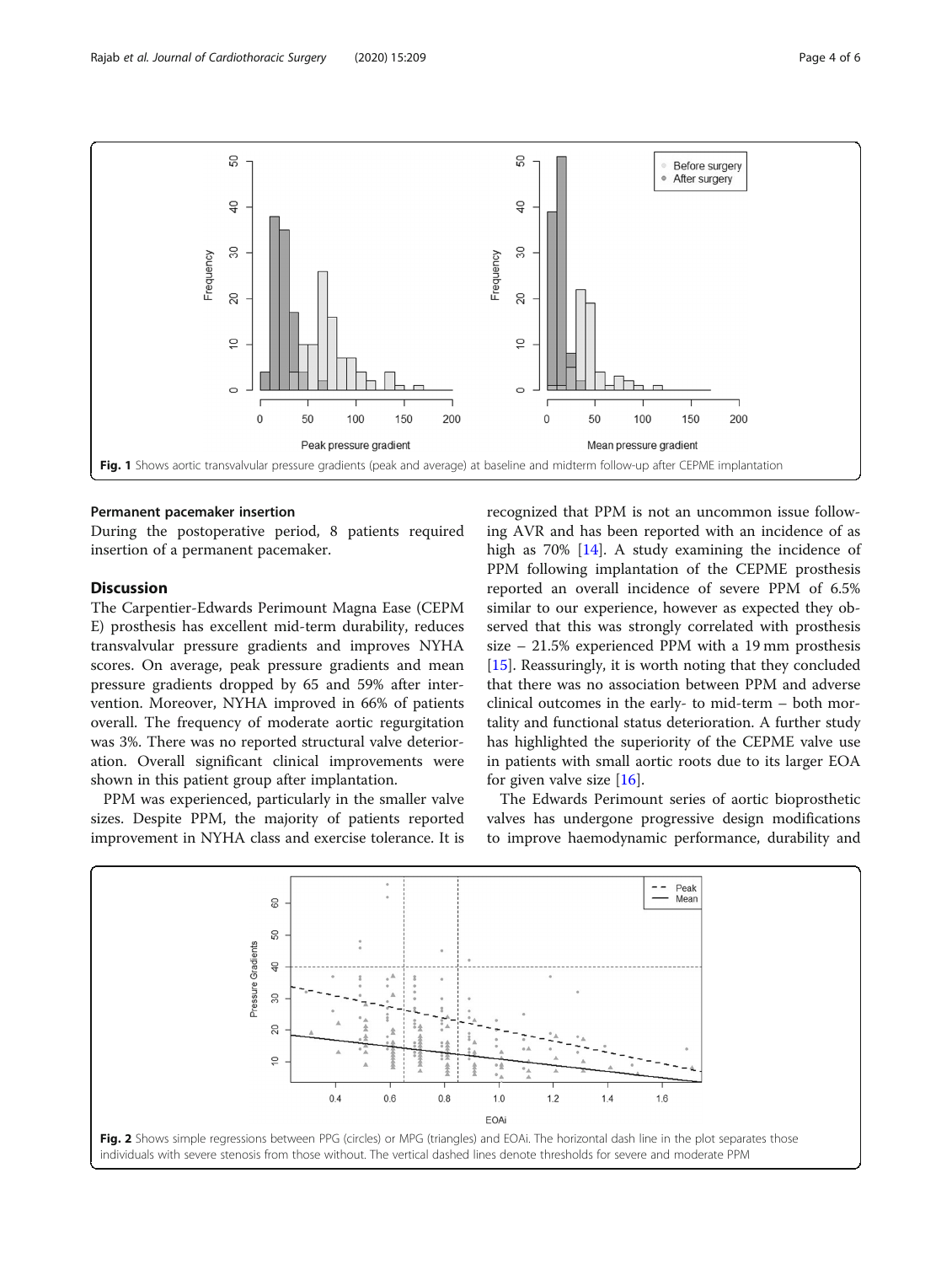<span id="page-4-0"></span>Table 3 NYHA scores for breathlessness after physical exercise before and after intervention

| <b>NYHA</b>   |    |    |    |
|---------------|----|----|----|
| <b>Before</b> |    | 53 | 26 |
| After         | 69 | 29 |    |

Table 5 Number of patients with mild/moderate prosthetic valve regurgitation at mid-term follow-up by location

| Severity | Central | Paravalvular | Undetermined | Total |
|----------|---------|--------------|--------------|-------|
| Mild     |         |              |              |       |
| Moderate |         |              |              |       |

operative handling. The CEPME prosthesis evolved from the Perimount Magna valve. As described above, important changes include a lower profile, lower cusp height, as well as a scalloped and compliant sewing ring. While the earlier iterations in the Perimount valve series have a proven track record of excellent outcomes, only shortterm data has been published for the CEPME valve and it is not known if these design modification affect the results with this valve beyond short-term follow-up [[12](#page-5-0), [17\]](#page-5-0). The current study represents the first description of mid-term results with this prosthesis, with a median duration of follow-up of over 5 years.

In addition to haemodynamic performance, durability is another key requirement for bioprostheses, especially considering that they are increasingly implanted in younger patients. Furthermore, in the era of transcatheter aortic valve implantation (TAVI), durability appears to be the area of interest when comparing outcomes. In this regard it is noteworthy a recent meta-analysis has highlighted significantly greater durability with surgical AVR prostheses compared with TAVI prostheses [\[18](#page-5-0)]. The CEPME prosthesis has been subject to extended in vitro study. One group subjected valve prosthesis to 1 billion cycles – equivalent to 25 years of in vivo wear and found excellent durability and hydrodynamic performance at the end of this experiment, with no episodes of valve dysfunction [\[19](#page-5-0)]. Although this is reassuring, in vitro experiments cannot fully replicate the in vivo environment. In this series, the CEPME prosthesis demonstrated excellent durability at mid-term follow-up. Only 3 % of the valves had moderate regurgitation and none had severe regurgitation. There was no episode of structural valve deterioration. A study reporting on midterm outcomes of the Mitroflow bioprosthesis reported an incidence of SVD of 8.5% at only 5-years of followup, with a significant impact on clinical outcomes. The authors reported observing significant early calcification which they attribute to the lack of anticalcification treatment of the bioprosthesis – a feature of the CEPME

Table 4 Change of NYHA (ΔNYHA) by PPM category

| <b>PPM</b> | <b>ANYHA</b>  |          |          |    |
|------------|---------------|----------|----------|----|
|            | <b>Better</b> | Equal    | Worse    | N  |
| Mild       | 25 (76%)      | 7(21%)   | 1(3%)    | 33 |
| Moderate   | 25 (66%)      | 13 (34%) | $0(0\%)$ | 38 |
| Severe     | 16 (55%)      | 8 (28%)  | 5 (17%)  | 29 |
|            |               |          |          |    |

prosthesis [[20](#page-5-0)]. Another study has compared outcomes following the CEPME and the Trifecta valve, observing a significantly greater incidence of requiring re-intervention for SVD, highlighting the superiority of the CEPME valve prosthesis in regard to durability [\[21](#page-5-0)].

The study population was subjected to relatively stringent exclusion criteria to ensure a patient profile that is more representative of the average population in most centres. In spite of this, the included patients had a wide range of comorbidities. The majority of operations were isolated AVR, but one third of operations were AVR and CABG. All available CEPME valve sizes were represented in the study.

The following limitations of the current study need to be taken into account. Firstly, all patients were recruited from a single centre. Therefore, the results may reflect institutional practices and not be generalisable. Secondly, only alive patients with available data at baseline were included in the study. This is important to emphasise, as it may introduce a survival bias into the data. Similarly, patients consenting to participate may represent patients with superior outcomes, more willing to participate in the study. Thirdly, this was a retrospective study. As a result, no quality of life data at baseline was available. Fourthly, only 100 of the 518 patients with the CEPME implant were studied. This represents a low proportion and the above limitations highlight the potential bias this introduces. Unfortunately, funding limited our ability to study a greater proportion of patients. Further follow-up of this cohort is warranted to assess the longer-term durability of the CEPME bioprosthesis.

# Conclusion

The CEPME has excellent mid-term durability. Its use effectively improves haemodynamics and functional capacity.

#### Abbreviations

AVR: Aortic valve replacement; BMI: Body mass index; BSA: Body surface area; CEPME: Carpentier Edwards Perimount Magna Ease; EOA: Effective orifice area; MPG: Mean pressure gradient; NYHA: New York Heart Association; PPG: Peak pressure gradient; PPM: Patient prostheses mismatch

#### Acknowledgements

The trial was conducted in collaboration with the Papworth Trials Unit Collaboration whose staff supported the design, conduct and analysis including project management.